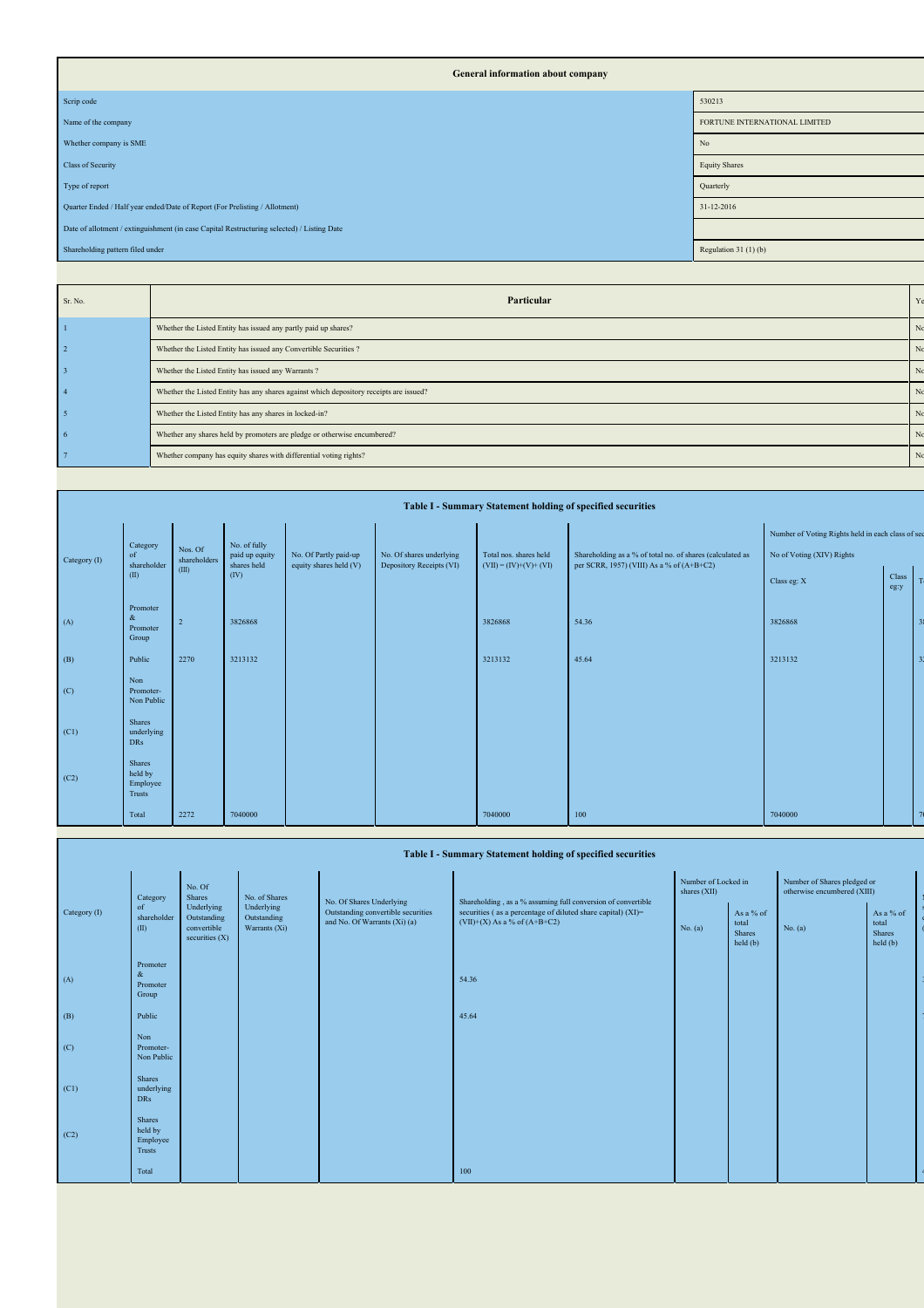| Table II - Statement showing shareholding pattern of the Promoter and Promoter Group |                                                                                                                        |                                                                              |                                       |                                                                                               |                                    |                                                  |                                                                                          |                           |                |                 |  |  |  |
|--------------------------------------------------------------------------------------|------------------------------------------------------------------------------------------------------------------------|------------------------------------------------------------------------------|---------------------------------------|-----------------------------------------------------------------------------------------------|------------------------------------|--------------------------------------------------|------------------------------------------------------------------------------------------|---------------------------|----------------|-----------------|--|--|--|
| Number of Voting Rights held in each class                                           |                                                                                                                        |                                                                              |                                       |                                                                                               |                                    |                                                  |                                                                                          |                           |                |                 |  |  |  |
| Sr.                                                                                  | Category &<br>Name of the                                                                                              | Nos. Of<br>shareholders                                                      | No. of fully paid<br>up equity shares | No. Of Partly<br>paid-up equity                                                               | No. Of shares<br>underlying        | Total nos. shares<br>$\text{held}(\text{VII}) =$ | Shareholding as a % of total no. of shares<br>(calculated as per SCRR, 1957) (VIII) As a | No of Voting (XIV) Rights |                |                 |  |  |  |
|                                                                                      | Shareholders (I)                                                                                                       | (III)                                                                        | held (IV)                             | shares held (V)                                                                               | <b>Depository Receipts</b><br>(VI) | $(IV)+(V)+(VI)$                                  | % of $(A+B+C2)$                                                                          | Class eg: X               | Class          | To              |  |  |  |
|                                                                                      |                                                                                                                        |                                                                              |                                       |                                                                                               |                                    |                                                  |                                                                                          |                           | $eg\!\!:\!\!y$ |                 |  |  |  |
| $\mathbf{A}$                                                                         | Table II - Statement showing shareholding pattern of the Promoter and Promoter Group                                   |                                                                              |                                       |                                                                                               |                                    |                                                  |                                                                                          |                           |                |                 |  |  |  |
| (1)                                                                                  | Indian                                                                                                                 |                                                                              |                                       |                                                                                               |                                    |                                                  |                                                                                          |                           |                |                 |  |  |  |
| (a)                                                                                  | Individuals<br>/Hindu<br>undivided<br>Family                                                                           | $\overline{2}$                                                               | 3826868                               |                                                                                               |                                    | 3826868                                          | 54.36                                                                                    | 3826868                   |                | 38              |  |  |  |
| Sub-Total $(A)(1)$                                                                   |                                                                                                                        | $\sqrt{2}$                                                                   | 3826868                               |                                                                                               |                                    | 3826868                                          | 54.36                                                                                    | 3826868                   |                | 38              |  |  |  |
| (2)                                                                                  | Foreign                                                                                                                |                                                                              |                                       |                                                                                               |                                    |                                                  |                                                                                          |                           |                |                 |  |  |  |
| Total Shareholding of Promoter and Promoter<br>Group $(A)=(A)(1)+(A)(2)$             |                                                                                                                        | $\sqrt{2}$                                                                   | 3826868                               |                                                                                               |                                    | 3826868                                          | 54.36                                                                                    | 3826868                   |                | 38              |  |  |  |
| $\,$ B                                                                               |                                                                                                                        | Table III - Statement showing shareholding pattern of the Public shareholder |                                       |                                                                                               |                                    |                                                  |                                                                                          |                           |                |                 |  |  |  |
| (1)                                                                                  | Institutions                                                                                                           |                                                                              |                                       |                                                                                               |                                    |                                                  |                                                                                          |                           |                |                 |  |  |  |
| (3)                                                                                  | Non-institutions                                                                                                       |                                                                              |                                       |                                                                                               |                                    |                                                  |                                                                                          |                           |                |                 |  |  |  |
| (a(i))                                                                               | Individuals -<br>i.Individual<br>shareholders<br>holding<br>nominal share<br>capital up to<br>Rs. 2 lakhs.             | 2231                                                                         | 640938                                |                                                                                               |                                    | 640938                                           | 9.1                                                                                      | 640938                    |                | 64              |  |  |  |
| (a(ii))                                                                              | Individuals - ii.<br>Individual<br>shareholders<br>holding<br>nominal share<br>capital in<br>excess of Rs. 2<br>lakhs. | 6                                                                            | 1426696                               |                                                                                               |                                    | 1426696                                          | 20.27                                                                                    | 1426696                   |                | 14              |  |  |  |
| (e)                                                                                  | Any Other<br>(specify)                                                                                                 | 33                                                                           | 1145498                               |                                                                                               |                                    | 1145498                                          | 16.27                                                                                    | 1145498                   |                | $\overline{11}$ |  |  |  |
| Sub-Total $(B)(3)$                                                                   |                                                                                                                        | 2270                                                                         | 3213132                               |                                                                                               |                                    | 3213132                                          | 45.64                                                                                    | 3213132                   |                | 32              |  |  |  |
| <b>Total Public Shareholding</b><br>$(B)=(B)(1)+(B)(2)+(B)(3)$                       |                                                                                                                        | 2270                                                                         | 3213132                               |                                                                                               |                                    | 3213132                                          | 45.64                                                                                    | 3213132                   |                | 32              |  |  |  |
| $\mathbf{C}$                                                                         |                                                                                                                        |                                                                              |                                       | Table IV - Statement showing shareholding pattern of the Non Promoter- Non Public shareholder |                                    |                                                  |                                                                                          |                           |                |                 |  |  |  |
| Total (A+B+C2)                                                                       |                                                                                                                        | 2272                                                                         | 7040000                               |                                                                                               |                                    | 7040000                                          | 100                                                                                      | 7040000                   |                | 70              |  |  |  |
| Total $(A+B+C)$                                                                      |                                                                                                                        | 2272                                                                         | 7040000                               |                                                                                               |                                    | 7040000                                          | 100                                                                                      | 7040000                   |                | 70              |  |  |  |

| Table II - Statement showing shareholding pattern of the Promoter and Promoter Group |                                                                                      |                                                                                                                  |                                                                                               |                                                                                                         |                                     |                                          |                                                            |                                                 |  |  |  |  |
|--------------------------------------------------------------------------------------|--------------------------------------------------------------------------------------|------------------------------------------------------------------------------------------------------------------|-----------------------------------------------------------------------------------------------|---------------------------------------------------------------------------------------------------------|-------------------------------------|------------------------------------------|------------------------------------------------------------|-------------------------------------------------|--|--|--|--|
|                                                                                      | No. Of<br><b>Shares</b><br>Underlying                                                | No. of Shares                                                                                                    | No. Of Shares Underlying                                                                      | Shareholding, as a % assuming full conversion of                                                        | Number of Locked in<br>shares (XII) |                                          | Number of Shares pledged or<br>otherwise encumbered (XIII) |                                                 |  |  |  |  |
| Sr.                                                                                  | Outstanding<br>convertible<br>securities<br>(X)                                      | Underlying<br>Outstanding convertible securities<br>Outstanding<br>and No. Of Warrants (Xi) (a)<br>Warrants (Xi) |                                                                                               | convertible securities (as a percentage of diluted share<br>capital) (XI)= (VII)+(X) As a % of (A+B+C2) | No. $(a)$                           | As a % of<br>total<br>Shares<br>held (b) | No. $(a)$                                                  | As a % of<br>total<br><b>Shares</b><br>held (b) |  |  |  |  |
| $\mathbf{A}$                                                                         | Table II - Statement showing shareholding pattern of the Promoter and Promoter Group |                                                                                                                  |                                                                                               |                                                                                                         |                                     |                                          |                                                            |                                                 |  |  |  |  |
| (1)                                                                                  | Indian                                                                               |                                                                                                                  |                                                                                               |                                                                                                         |                                     |                                          |                                                            |                                                 |  |  |  |  |
| (a)                                                                                  |                                                                                      |                                                                                                                  |                                                                                               | 54.36                                                                                                   |                                     |                                          |                                                            |                                                 |  |  |  |  |
| Sub-Total $(A)(1)$                                                                   |                                                                                      |                                                                                                                  |                                                                                               | 54.36                                                                                                   |                                     |                                          |                                                            |                                                 |  |  |  |  |
| (2)                                                                                  | Foreign                                                                              |                                                                                                                  |                                                                                               |                                                                                                         |                                     |                                          |                                                            |                                                 |  |  |  |  |
| Total Shareholding of Promoter and Promoter Group<br>$(A)=(A)(1)+(A)(2)$             |                                                                                      |                                                                                                                  |                                                                                               | 54.36                                                                                                   |                                     |                                          |                                                            |                                                 |  |  |  |  |
| $\, {\bf B}$                                                                         |                                                                                      |                                                                                                                  | Table III - Statement showing shareholding pattern of the Public shareholder                  |                                                                                                         |                                     |                                          |                                                            |                                                 |  |  |  |  |
| (1)                                                                                  | Institutions                                                                         |                                                                                                                  |                                                                                               |                                                                                                         |                                     |                                          |                                                            |                                                 |  |  |  |  |
| (3)                                                                                  | Non-institutions                                                                     |                                                                                                                  |                                                                                               |                                                                                                         |                                     |                                          |                                                            |                                                 |  |  |  |  |
| (a(i))                                                                               |                                                                                      |                                                                                                                  |                                                                                               | 9.1                                                                                                     |                                     |                                          |                                                            |                                                 |  |  |  |  |
| (a(ii))                                                                              |                                                                                      |                                                                                                                  |                                                                                               | 20.27                                                                                                   |                                     |                                          |                                                            |                                                 |  |  |  |  |
| (e)                                                                                  |                                                                                      |                                                                                                                  |                                                                                               | 16.27                                                                                                   |                                     |                                          |                                                            |                                                 |  |  |  |  |
| Sub-Total $(B)(3)$                                                                   |                                                                                      |                                                                                                                  |                                                                                               | 45.64                                                                                                   |                                     |                                          |                                                            |                                                 |  |  |  |  |
| Total Public Shareholding $(B)=(B)(1)+(B)(2)+(B)(3)$                                 |                                                                                      |                                                                                                                  |                                                                                               | 45.64                                                                                                   |                                     |                                          |                                                            |                                                 |  |  |  |  |
| $\mathbf{C}$                                                                         |                                                                                      |                                                                                                                  | Table IV - Statement showing shareholding pattern of the Non Promoter- Non Public shareholder |                                                                                                         |                                     |                                          |                                                            |                                                 |  |  |  |  |
| Total $(A+B+C2)$                                                                     |                                                                                      |                                                                                                                  |                                                                                               | 100                                                                                                     |                                     |                                          |                                                            |                                                 |  |  |  |  |
| Total $(A+B+C)$                                                                      |                                                                                      |                                                                                                                  |                                                                                               | 100                                                                                                     |                                     |                                          |                                                            |                                                 |  |  |  |  |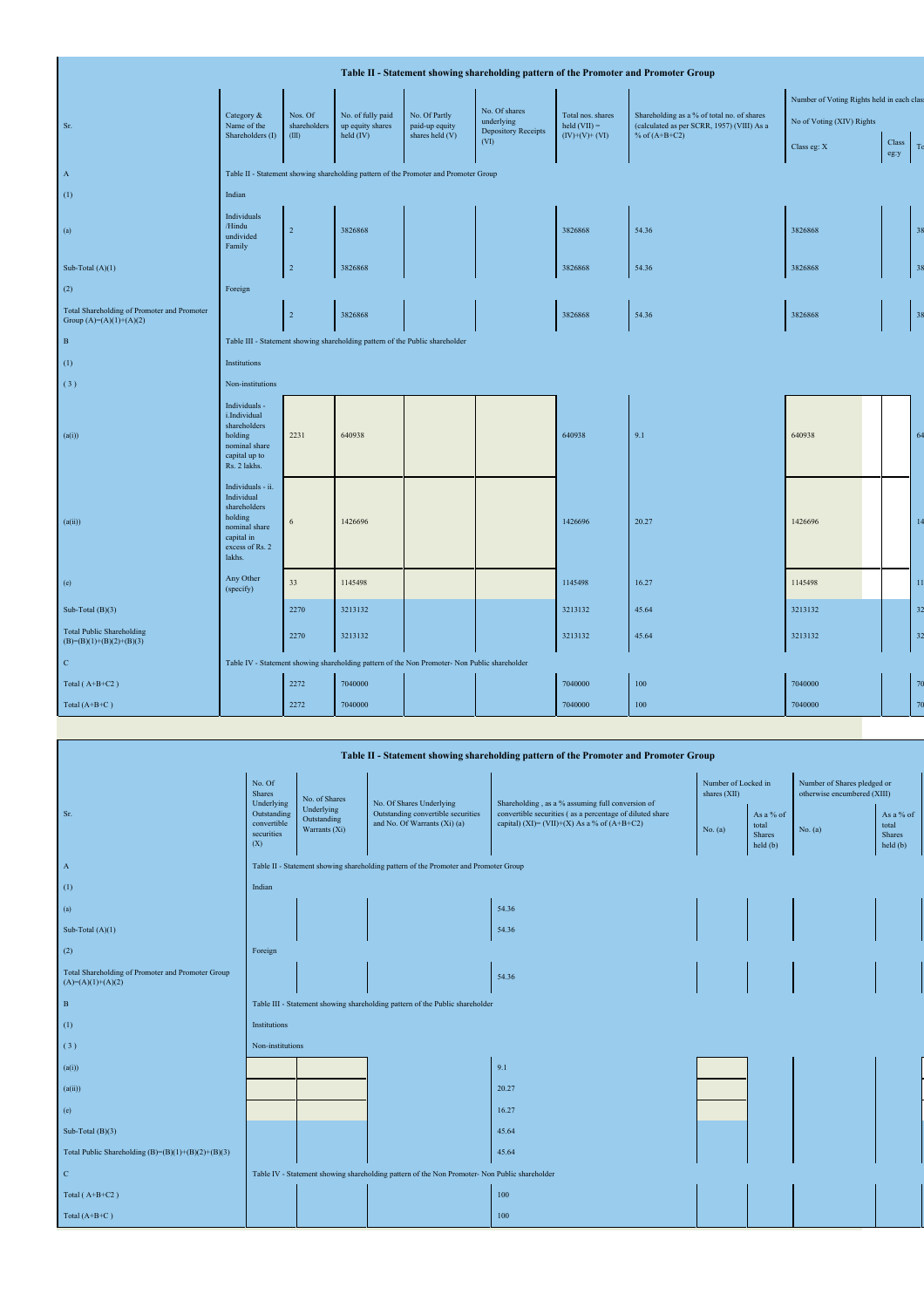|                                                                                                                                                                           |                   | Individuals/Hindu undivided Family |                       |  |
|---------------------------------------------------------------------------------------------------------------------------------------------------------------------------|-------------------|------------------------------------|-----------------------|--|
| Searial No.                                                                                                                                                               |                   | $\overline{c}$                     |                       |  |
| Name of the Shareholders (I)                                                                                                                                              | REKHA SHRIVASTAVA | RUCHIKA BHARADWAJ                  | Click here to go back |  |
| PAN(II)                                                                                                                                                                   | APOPS7907R        | AALPB0424A                         | Total                 |  |
| No. of fully paid up equity shares<br>held (IV)                                                                                                                           | 100000            | 3726868                            | 3826868               |  |
| No. Of Partly paid-up equity<br>shares held (V)                                                                                                                           |                   |                                    |                       |  |
| No. Of shares underlying<br>Depository Receipts (VI)                                                                                                                      |                   |                                    |                       |  |
| Total nos. shares held $(VII)$ =<br>$(IV)+(V)+(VI)$                                                                                                                       | 100000            | 3726868                            | 3826868               |  |
| Shareholding as a % of total no.<br>of shares (calculated as per<br>SCRR, 1957) (VIII) As a % of<br>$(A+B+C2)$                                                            | 1.42              | 52.94                              | 54.36                 |  |
| Number of Voting Rights held in each class of securities (IX)                                                                                                             |                   |                                    |                       |  |
| Class eg: $X$                                                                                                                                                             | 100000            | 3726868                            | 3826868               |  |
| Class eg:y                                                                                                                                                                |                   |                                    |                       |  |
| Total                                                                                                                                                                     | 100000            | 3726868                            | 3826868               |  |
| Total as a % of Total Voting rights                                                                                                                                       | 1.42              | 52.94                              | 54.36                 |  |
| No. Of Shares Underlying<br>Outstanding convertible securities<br>(X)                                                                                                     |                   |                                    |                       |  |
| No. of Shares Underlying<br>Outstanding Warrants (Xi)                                                                                                                     |                   |                                    |                       |  |
| No. Of Shares Underlying<br>Outstanding convertible securities<br>and No. Of Warrants (Xi) (a)                                                                            |                   |                                    |                       |  |
| Shareholding, as a % assuming<br>full conversion of convertible<br>securities (as a percentage of<br>diluted share capital) (XI)=<br>$(VII)+(Xi)(a)$ As a % of $(A+B+C2)$ | 1.42              | 52.94                              | 54.36                 |  |
| Number of Locked in shares (XII)                                                                                                                                          |                   |                                    |                       |  |
| No. (a)                                                                                                                                                                   |                   |                                    |                       |  |
| As a % of total Shares held (b)                                                                                                                                           |                   |                                    |                       |  |
| Number of Shares pledged or otherwise encumbered (XIII)                                                                                                                   |                   |                                    |                       |  |
| No. (a)                                                                                                                                                                   |                   |                                    |                       |  |
| As a % of total Shares held (b)                                                                                                                                           |                   |                                    |                       |  |
| Number of equity shares held in<br>dematerialized form (XIV)                                                                                                              | 100000            | 3726868                            | 3826868               |  |
| Reason for not providing PAN                                                                                                                                              |                   |                                    |                       |  |
| Reason for not providing PAN                                                                                                                                              |                   |                                    |                       |  |

| Individuals - ii. Individual shareholders holding nominal share capital in excess of Rs. 2 lakhs.              |                |                          |                          |                       |  |  |  |  |  |  |  |
|----------------------------------------------------------------------------------------------------------------|----------------|--------------------------|--------------------------|-----------------------|--|--|--|--|--|--|--|
| Searial No.                                                                                                    |                | $\overline{2}$           | $\overline{\mathbf{3}}$  |                       |  |  |  |  |  |  |  |
| Name of the Shareholders (I)                                                                                   | PANKAJ PALIWAL | NIMESH NAVINCHANDRA SHAH | KALPESH RAJKUMAR KORADIA | Click here to go back |  |  |  |  |  |  |  |
| PAN(II)                                                                                                        | AMEPP5064B     | AAMPS4537L               | AAPPK5706L               | Total                 |  |  |  |  |  |  |  |
| No. of fully paid up equity shares<br>held $(IV)$                                                              | 541996         | 390000                   | 390000                   | 1321996               |  |  |  |  |  |  |  |
| No. Of Partly paid-up equity<br>shares held (V)                                                                |                |                          |                          |                       |  |  |  |  |  |  |  |
| No. Of shares underlying<br>Depository Receipts (VI)                                                           |                |                          |                          |                       |  |  |  |  |  |  |  |
| Total nos. shares held $(VII)$ =<br>$(IV)+(V)+(VI)$                                                            | 541996         | 390000                   | 390000                   | 1321996               |  |  |  |  |  |  |  |
| Shareholding as a % of total no.<br>of shares (calculated as per<br>SCRR, 1957) (VIII) As a % of<br>$(A+B+C2)$ | 7.7            | 5.54                     | 5.54                     | 18.78                 |  |  |  |  |  |  |  |
| Number of Voting Rights held in each class of securities (IX)                                                  |                |                          |                          |                       |  |  |  |  |  |  |  |
| Class eg: X                                                                                                    | 541996         | 390000                   | 390000                   | 1321996               |  |  |  |  |  |  |  |
| Class eg:y                                                                                                     |                |                          |                          |                       |  |  |  |  |  |  |  |
| Total                                                                                                          | 541996         | 390000                   | 390000                   | 1321996               |  |  |  |  |  |  |  |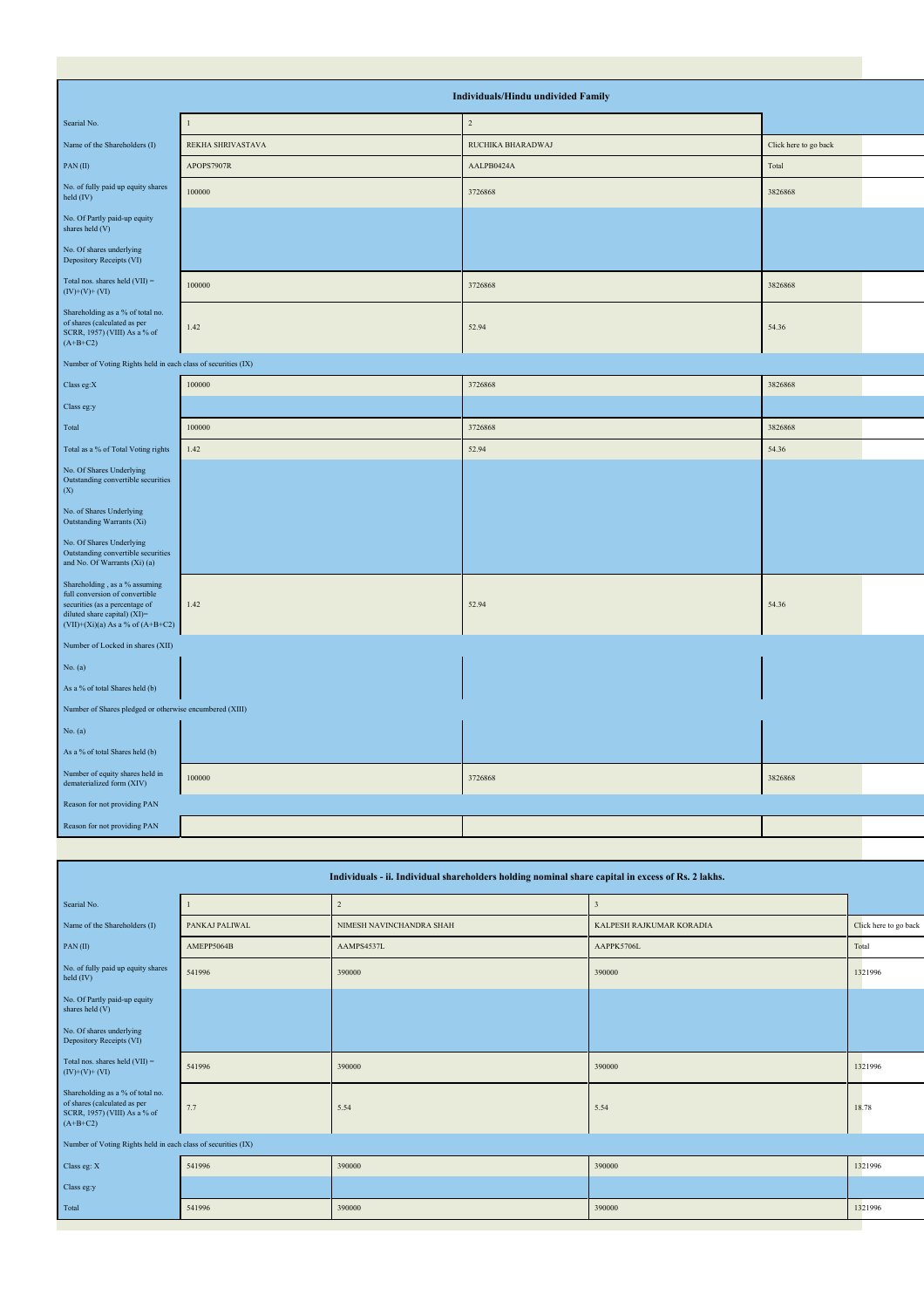| Total as a % of Total Voting rights                                                                                                                                   | 7.7              | 5.54     | 5.54           | 18.78 |
|-----------------------------------------------------------------------------------------------------------------------------------------------------------------------|------------------|----------|----------------|-------|
| No. Of Shares Underlying<br>Outstanding convertible securities<br>(X)                                                                                                 |                  |          |                |       |
| No. of Shares Underlying<br>Outstanding Warrants (Xi)                                                                                                                 |                  |          |                |       |
| No. Of Shares Underlying<br>Outstanding convertible securities<br>and No. Of Warrants (Xi) (a)                                                                        |                  |          |                |       |
| Shareholding, as a % assuming<br>full conversion of convertible<br>securities (as a percentage of<br>diluted share capital) (XI)=<br>$(VII)+(X)$ As a % of $(A+B+C2)$ | 7.7              | 5.54     | 5.54           | 18.78 |
| Number of Locked in shares (XII)                                                                                                                                      |                  |          |                |       |
| No. (a)                                                                                                                                                               |                  |          |                |       |
| As a % of total Shares held (b)                                                                                                                                       |                  |          |                |       |
| Number of equity shares held in<br>dematerialized form (XIV)                                                                                                          | $\boldsymbol{0}$ | $\bf{0}$ | $\overline{0}$ |       |
| Reason for not providing PAN                                                                                                                                          |                  |          |                |       |
| Reason for not providing PAN                                                                                                                                          |                  |          |                |       |
|                                                                                                                                                                       |                  |          |                |       |

| Any Other (specify)                                                                                                                                                   |               |                  |                |                         |                                        |                                        |                               |  |  |  |  |  |
|-----------------------------------------------------------------------------------------------------------------------------------------------------------------------|---------------|------------------|----------------|-------------------------|----------------------------------------|----------------------------------------|-------------------------------|--|--|--|--|--|
| Searial No.                                                                                                                                                           | $\mathbf{1}$  | $\sqrt{2}$       | $\sqrt{3}$     | $\sqrt{4}$              | $\sqrt{5}$                             | $\boldsymbol{6}$                       | $\tau$                        |  |  |  |  |  |
| Category                                                                                                                                                              | NRI-Non-Repat | Trusts           | <b>HUF</b>     | <b>Bodies Corporate</b> | <b>Bodies Corporate</b>                | <b>Bodies Corporate</b>                | <b>Bodies Corporate</b>       |  |  |  |  |  |
| Category / More than 1 percentage                                                                                                                                     | Category      | Category         | Category       | Category                | More than 1 percentage of shareholding | More than 1 percentage of shareholding | More than 1 percentage of sha |  |  |  |  |  |
| Name of the Shareholders (I)                                                                                                                                          |               |                  |                |                         | QUEST PROFIN ADVISOR PRIVATE LIMITE    | SBI CAPITAL MARKET LTD.                | PREMIER NEEDLE CRAFT          |  |  |  |  |  |
| PAN(II)                                                                                                                                                               |               |                  |                |                         | AAACQ1104A                             | ZZZZZ9999Z                             | AAACP1047K                    |  |  |  |  |  |
| No. of the Shareholders (I)                                                                                                                                           | $\mathbf{1}$  | $\mathbf{1}$     | $\overline{5}$ | 26                      | $\mathbf{1}$                           | $\mathbf{1}$                           | $\mathbf{1}$                  |  |  |  |  |  |
| No. of fully paid up equity shares<br>held (IV)                                                                                                                       | 230           | 300              | 671            | 1144297                 | 600000                                 | 160000                                 | 228200                        |  |  |  |  |  |
| No. Of Partly paid-up equity<br>shares held (V)                                                                                                                       |               |                  |                |                         |                                        |                                        |                               |  |  |  |  |  |
| No. Of shares underlying<br>Depository Receipts (VI)                                                                                                                  |               |                  |                |                         |                                        |                                        |                               |  |  |  |  |  |
| Total nos. shares held $(VII)$ =<br>$(IV)+(V)+(VI)$                                                                                                                   | 230           | 300              | 671            | 1144297                 | 600000                                 | 160000                                 | 228200                        |  |  |  |  |  |
| Shareholding as a % of total no.<br>of shares (calculated as per<br>SCRR, 1957) (VIII) As a % of<br>$(A+B+C2)$                                                        | $\,0\,$       | $\overline{0}$   | $0.01\,$       | 16.25                   | 8.52                                   | 2.27                                   | 3.24                          |  |  |  |  |  |
| Number of Voting Rights held in each class of securities (IX)                                                                                                         |               |                  |                |                         |                                        |                                        |                               |  |  |  |  |  |
| Class eg: X                                                                                                                                                           | 230           | 300              | 671            | 1144297                 | 600000                                 | 160000                                 | 228200                        |  |  |  |  |  |
| Class eg:y                                                                                                                                                            |               |                  |                |                         |                                        |                                        |                               |  |  |  |  |  |
| Total                                                                                                                                                                 | 230           | 300              | 671            | 1144297                 | 600000                                 | 160000                                 | 228200                        |  |  |  |  |  |
| Total as a % of Total Voting rights                                                                                                                                   | $\,0\,$       | $\boldsymbol{0}$ | $0.01\,$       | 16.25                   | 8.52                                   | 2.27                                   | 3.24                          |  |  |  |  |  |
| No. Of Shares Underlying<br>Outstanding convertible securities<br>(X)                                                                                                 |               |                  |                |                         |                                        |                                        |                               |  |  |  |  |  |
| No. of Shares Underlying<br>Outstanding Warrants (Xi)                                                                                                                 |               |                  |                |                         |                                        |                                        |                               |  |  |  |  |  |
| No. Of Shares Underlying<br>Outstanding convertible securities<br>and No. Of Warrants (Xi) (a)                                                                        |               |                  |                |                         |                                        |                                        |                               |  |  |  |  |  |
| Shareholding, as a % assuming<br>full conversion of convertible<br>securities (as a percentage of<br>diluted share capital) (XI)=<br>$(VII)+(X)$ As a % of $(A+B+C2)$ | $\,0\,$       | $\overline{0}$   | $0.01\,$       | 16.25                   | 8.52                                   | 2.27                                   | 3.24                          |  |  |  |  |  |
| Number of Locked in shares (XII)                                                                                                                                      |               |                  |                |                         |                                        |                                        |                               |  |  |  |  |  |
| No. (a)                                                                                                                                                               |               |                  |                |                         |                                        |                                        |                               |  |  |  |  |  |
| As a % of total Shares held (b)                                                                                                                                       |               |                  |                |                         |                                        |                                        |                               |  |  |  |  |  |
| Number of equity shares held in<br>dematerialized form (XIV)                                                                                                          | 230           | 300              | 171            | 632897                  | 600000                                 | $\mathbf{0}$                           | $\boldsymbol{0}$              |  |  |  |  |  |
| Reason for not providing PAN                                                                                                                                          |               |                  |                |                         |                                        |                                        |                               |  |  |  |  |  |
| Reason for not providing PAN                                                                                                                                          |               |                  |                |                         |                                        | Textual Information(1)                 |                               |  |  |  |  |  |
|                                                                                                                                                                       |               |                  |                |                         |                                        |                                        |                               |  |  |  |  |  |

**Any Other (specify)**